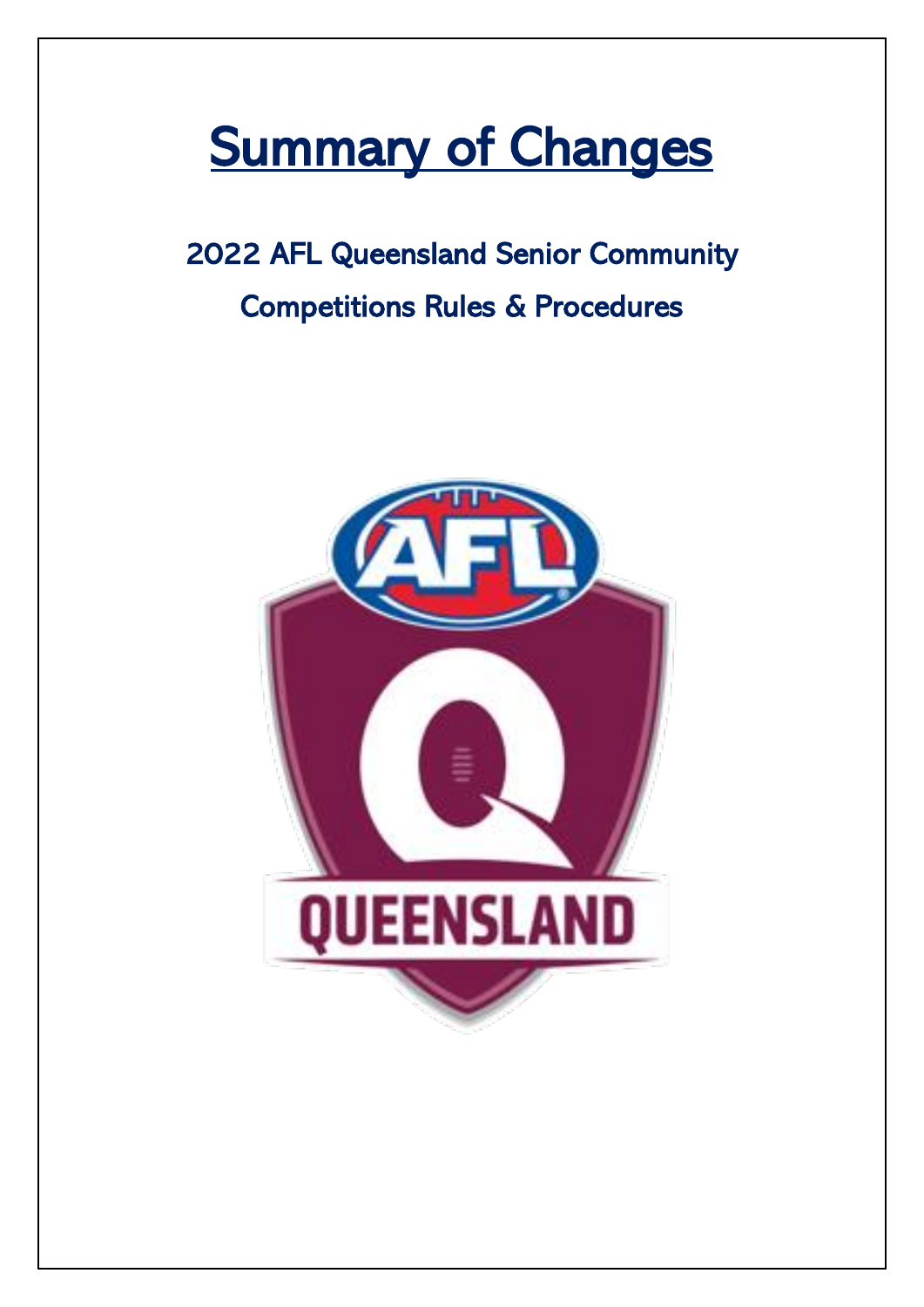

#### **Background**

AFL Queensland undertakes an annual review of its Senior Community Competitions Rules & Procedures.

Whilst rule changes have been minimal, there are several fundamental changes this year in line with the new competition management platform PlayHQ, as well as changes to the permit types, introduction of the Coaching Box Card System and COVID guidelines.

Below is an outline of any material changes, as well as reference changes. Other minor wording changes that have no bearing haven't been outlined.

All references below ("*Ref*"), unless stated otherwise, refer to the 2022 AFLQ Senior Community Competitions Rules & Procedures.

#### **References**

The following wording changes have been updated throughout the document.

- All SportsTG references has been replaced with **PlayHQ**
- All Type 1 permit references have been replaced with **Game permit**
- All Type 2 permit references have been replaced with **Season Permit**
- All JLT Insurance references have been changed to **Marsh Insurance**
- All Development League references have been replaced with **QAFLW Reserves or Reserves**
- All Community Umpiring Manager references have been replaced with **Umpiring Development Lead**

#### **QFAW Division 1 Seniors and Reserves**

In line with the QFAW Division 1 competition incorporating both and seniors and reserves for the first time, numerous additions have been made throughout the document to accommodate this change. Many of the changes haven't been listed, as they reflect how other AFLQ senior and reserve grade competitions are managed.

#### **Definitions**

*Ref 1.6 – new* 

'Regional' has been added to definitions to cover AFLQ managed competitions outside of the Southeast Queensland region to differentiate between an Affiliate League (Cairns & Mt Isa) and AFLQ managed comps outside of SEQ.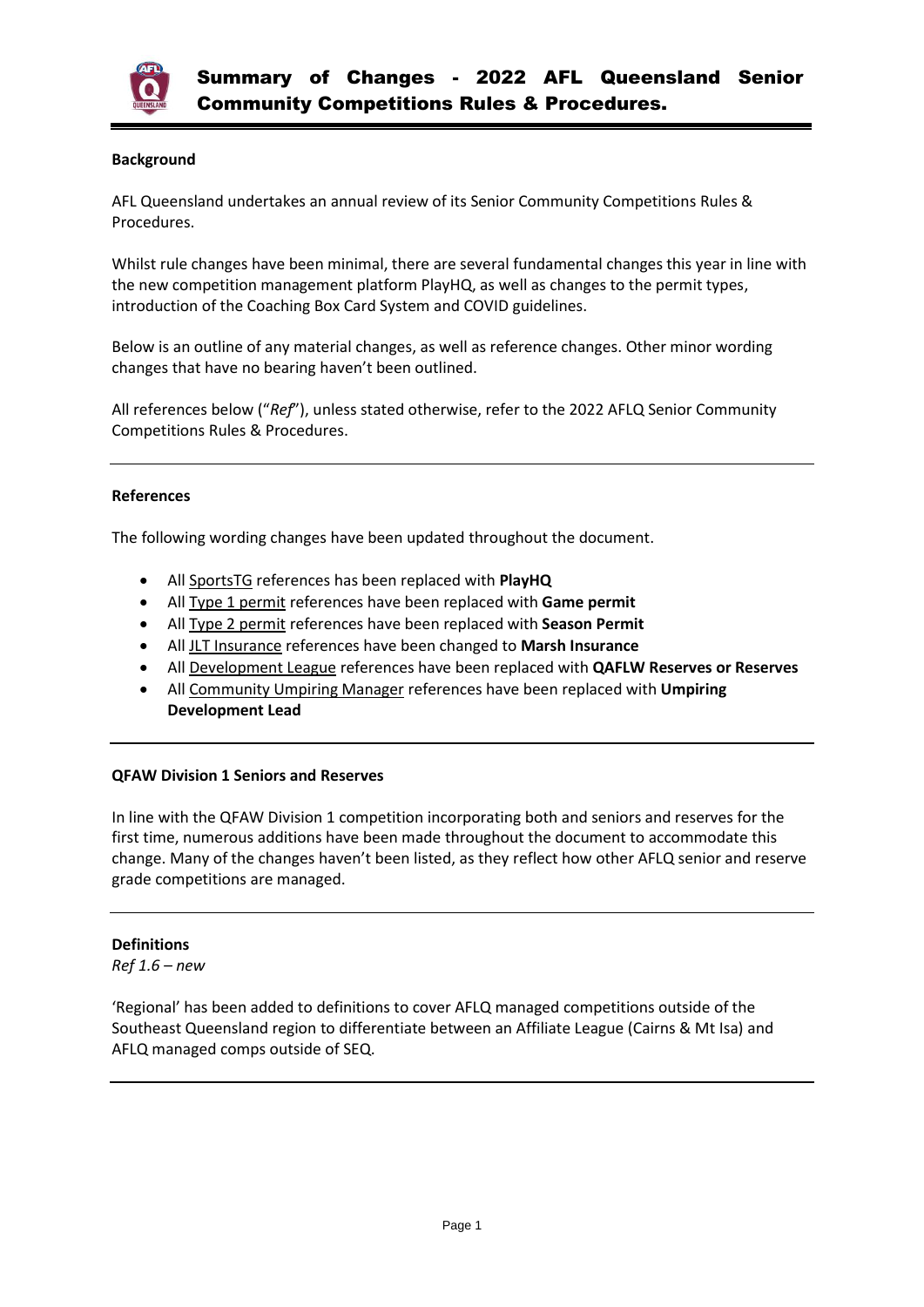

#### **Club & Body Affiliation**

*Ref 2.2 (b) – amendment* 

Wording added to reflect that affiliation by all other entities (other than clubs and leagues) is only required if requested by AFLQ. Previously it stated, 'must be affiliated'.

#### **Registration / Permission to Play**

*Ref 3.1 (d) – new*

New clause added to ensure clubs understand their responsibility to cite proof of age for any player participating in a competition that either has a minimum or maximum age requirement, as there is no longer a requirement for proof of age to be uploaded into PlayHQ when registering.

### **Age Eligibility**

*Ref 3.3 (c) – amendment* 

Added the underlined wording for clarity to the following, *'in the absence of a Youth Girls' competition, Regional and Affiliate Leagues may, for each year of the competition, seek permission from AFLQ's Community Football Manager QLD to lower the eligible age'.*

#### **Colts Registration (Southeast Queensland U18½)**

*Ref 3.8 (b) (iii) – amendment*

Deleted the reference to a new registration requiring photo ID, as no longer a requirement. However, clubs should ensure proof of age has been cited.

#### **Clearances**

*Ref 3.10 (v) – amendment* 

Updated to reflect that a player or their destination club can now lodge a clearance application.

#### **Permits**

*Ref 3.12*

- Suggest clubs completely familiarize themselves with this section as there is no longer Type 1, Type 2 or Temporary transfers. There are now only two permit types, a **Game permit** and **Season permit**.
- Important to note that a Game permit can only be used when it involves permitting a player to the immediate opposition on the day.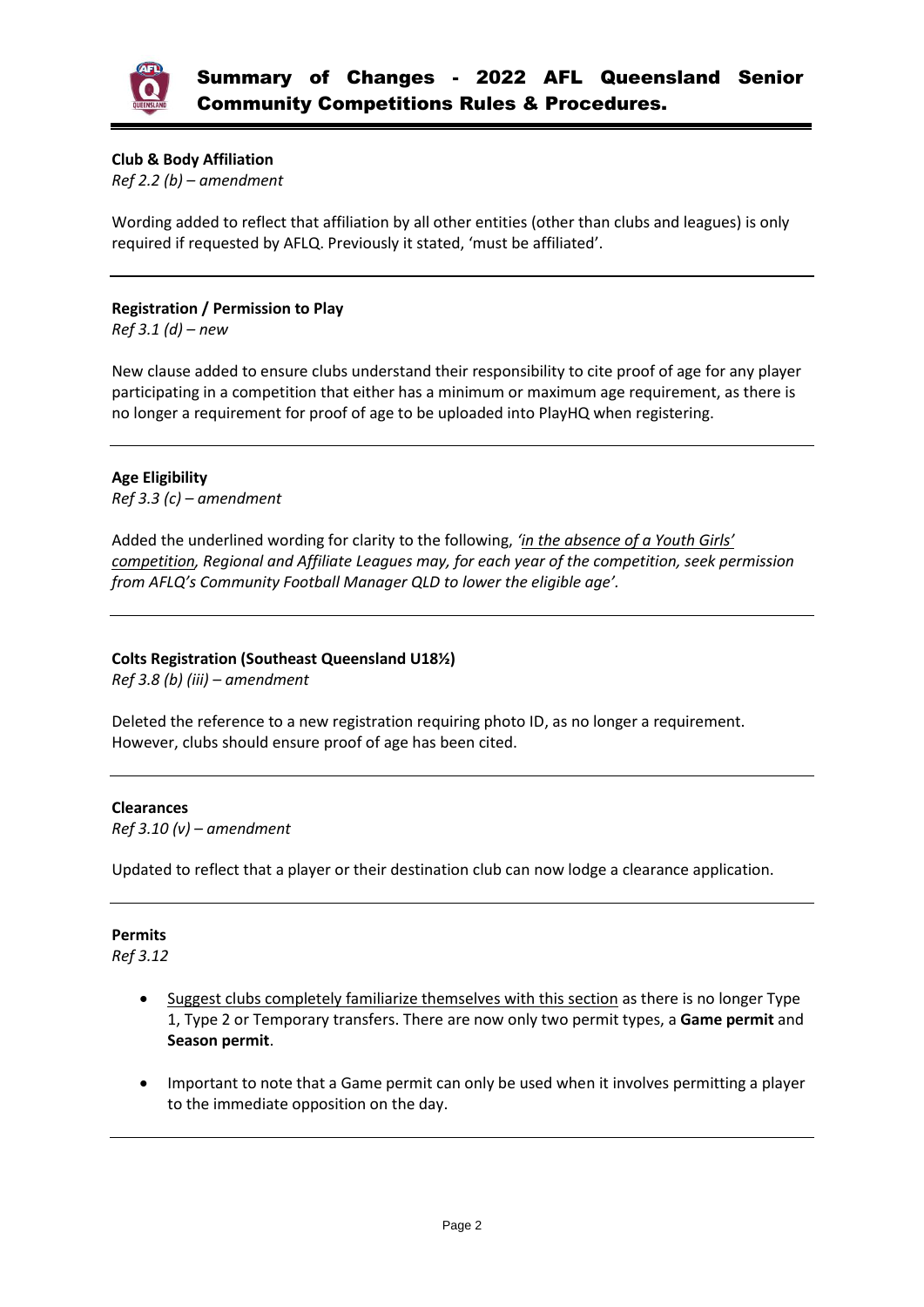

#### **Cancellation or Suspension of Matches**

*Ref 4.8 (e) – new*

Clause added to reflect how COVID affected matches are treated in line with the AFLQ COVID Guidelines. The guidelines are available on the AFLQ website in the Competitions Hub page.

#### **Timekeeper Duties**

*Ref 4.9 (e) – new*

Clause added to reflect timekeepers' responsibility to record any cards issued as per the new Coaching Box Card System.

#### **Match Duration**

*Ref 4.9 (h) – variations*

Refer updated table for up-to-date quarter and break lengths, noting changes are:

- QFAW Seniors and QAFLW Reserves are now 17 minutes and no time on for regular season games and 15 minutes plus time on for finals.
- QFAW D1 Reserves and QFAW D2 are 15 minutes no time on for regular season games and 13 minutes plus time on for finals.

#### **Location of Water Carriers**

*Ref 4.16 (f) (iii) – new*

New clauses added to stipulate that water carriers cannot be located in the designated interchange box area unless refilling water bottles.

#### **Club Appointed Umpires**

*Ref 4.18 (d) Coaching Box Card System – new*

Clause added to reflect new Coaching Box Card System (white cards) and the requirement for club umpires to adhere to new system.

#### **Coaching Box Card System Ref 4.26 – new**

A new system has been implemented to manage unacceptable behaviors for the coaching box area. All coaches must be familiar with this system, as clubs can be penalised in game and coaches can be reported and ejected from a game. The document is available on the AFLQ website in the Competitions Hub page.